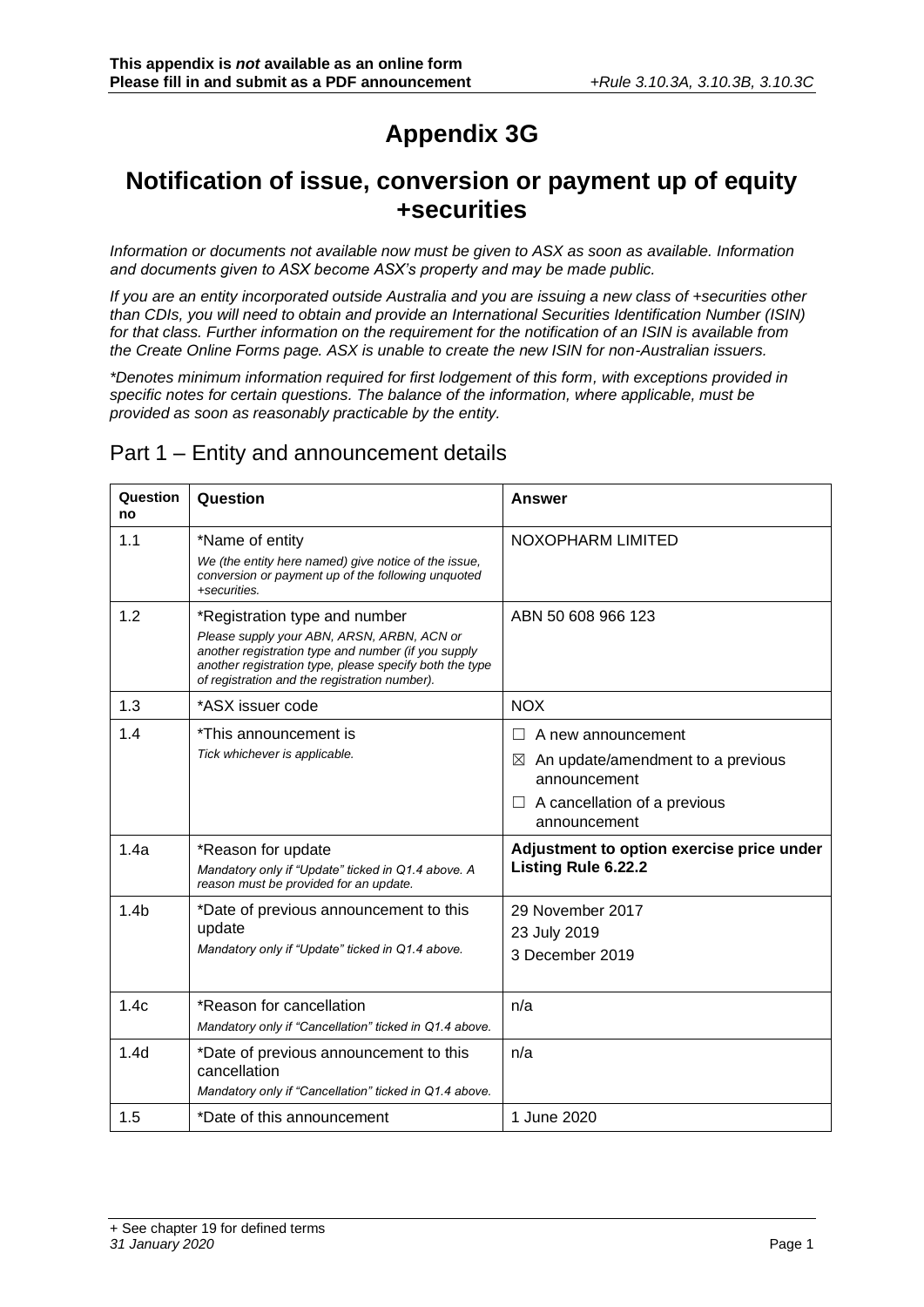# Part 2 – Type of issue

| Question<br>No.    | Question                                                                                                                                                                                                                                                                                                                                                                                                                                                          | <b>Answer</b>                                                                                                                                                                                                                                                                                                                                                                                                                                                                                                                                                                                                                                                                                                                                                                                       |
|--------------------|-------------------------------------------------------------------------------------------------------------------------------------------------------------------------------------------------------------------------------------------------------------------------------------------------------------------------------------------------------------------------------------------------------------------------------------------------------------------|-----------------------------------------------------------------------------------------------------------------------------------------------------------------------------------------------------------------------------------------------------------------------------------------------------------------------------------------------------------------------------------------------------------------------------------------------------------------------------------------------------------------------------------------------------------------------------------------------------------------------------------------------------------------------------------------------------------------------------------------------------------------------------------------------------|
| 2.1                | *The +securities the subject of this<br>notification are:<br>Select whichever item is applicable.<br>If you wish to notify ASX of different types of issues of<br>securities, please complete a separate Appendix 3G<br>for each type of issue.                                                                                                                                                                                                                   | $\Box$ +Securities issued as a result of options<br>being exercised or other +convertible<br>+securities being converted and that are<br>not to be quoted on ASX<br>$\Box$ Partly paid +securities that have been<br>fully paid up and that are not to be<br>quoted on ASX<br>$\Box$ +Securities issued under an +employee<br>incentive scheme that are not being<br>immediately quoted on ASX<br>Other [please specify]<br>$\boxtimes$<br>If you have selected 'other' please provide the<br>circumstances of the issue here:<br>No securities are being issued. The<br>securities the subject of this update are<br>unquoted options where the option price is<br>being adjusted under Listing Rule 6.22.2, as<br>announced to ASX on 28 May 2020. The<br>changes are effective from 4 June 2020. |
| 2.2a.1             | Please state the number and type of<br>options that were exercised or other<br>+convertible securities that were converted<br>(including their ASX security code if<br>available)?<br>Answer this question if your response to Q2.1 is<br>"securities issued as a result of options being<br>exercised or other convertible securities being<br>converted and that are not to be quoted on ASX".                                                                  | n/a                                                                                                                                                                                                                                                                                                                                                                                                                                                                                                                                                                                                                                                                                                                                                                                                 |
| 2.2a.2             | And the date the options were exercised or<br>other +convertible securities were<br>converted:<br>Answer this question if your response to Q2.1 is<br>"securities issued as a result of options being<br>exercised or other convertible securities being<br>converted and that are not to be quoted on ASX".<br>Note: If this occurred over a range of dates, enter the<br>date the last of the options was exercised or<br>convertible securities was converted. | n/a                                                                                                                                                                                                                                                                                                                                                                                                                                                                                                                                                                                                                                                                                                                                                                                                 |
| 2.2 <sub>b.1</sub> | Please state the number and type of partly<br>paid +securities that were fully paid up<br>(including their ASX security code if<br>available)?<br>Answer this question if your response to Q2.1 is<br>"partly paid securities that have been paid up and that<br>are not to be quoted on ASX".                                                                                                                                                                    | n/a                                                                                                                                                                                                                                                                                                                                                                                                                                                                                                                                                                                                                                                                                                                                                                                                 |
| 2.2 <sub>b.2</sub> | And the date the +securities were fully paid<br>up:<br>Answer this question if your response to Q2.1 is<br>"partly paid securities that have been paid up and that<br>are not to be quoted on ASX".<br>Note: If this occurred over a range of dates, enter the<br>date the last of the securities was fully paid up.                                                                                                                                              | n/a                                                                                                                                                                                                                                                                                                                                                                                                                                                                                                                                                                                                                                                                                                                                                                                                 |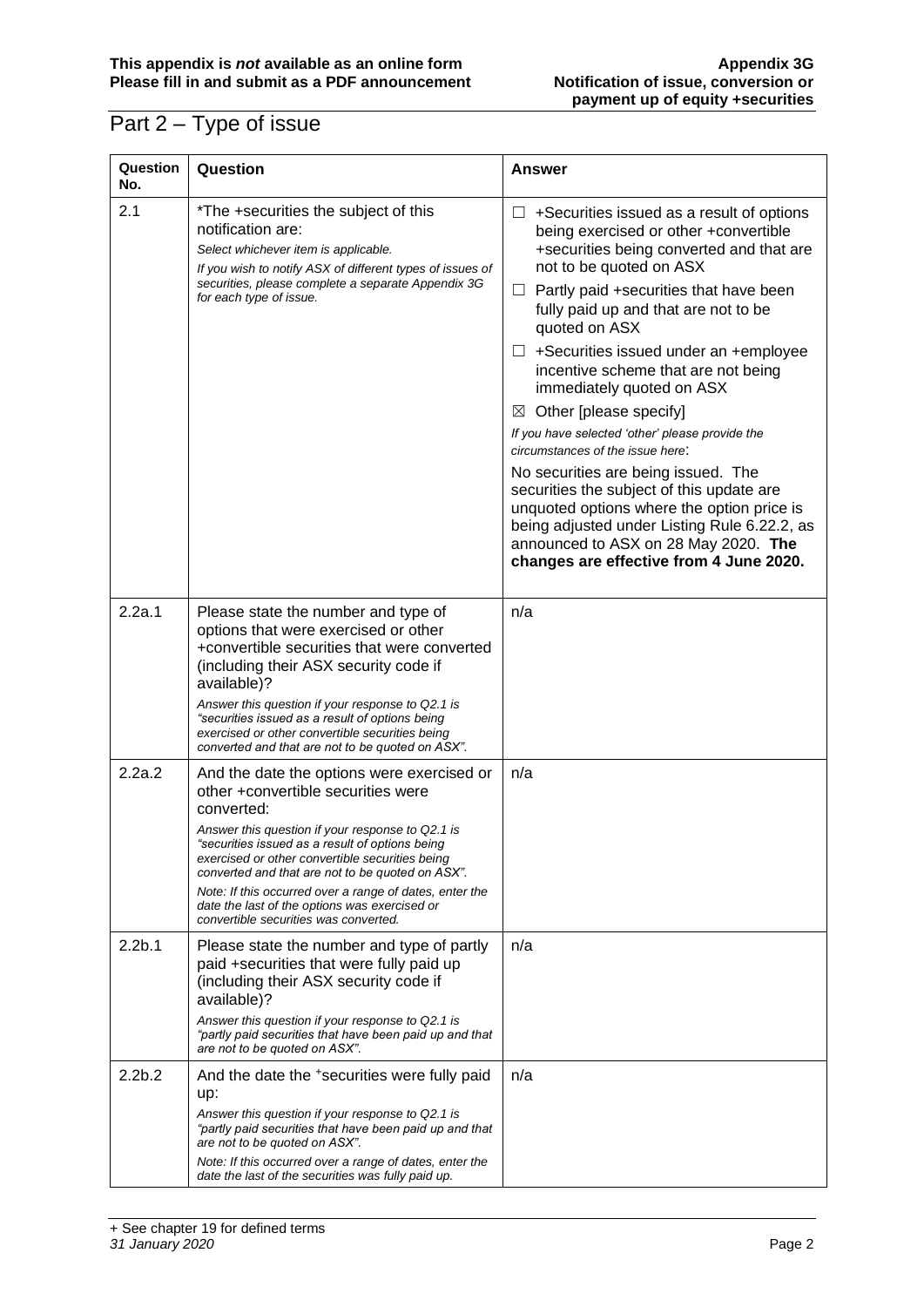| 2.2c.1   | Please state the number and type of<br>+securities (including their ASX security<br>code) issued under an +employee<br>incentive scheme that are not being<br>immediately quoted on ASX<br>Answer this question if your response to Q2.1 is<br>"securities issued under an employee incentive<br>scheme that are not being immediately quoted on<br>ASX". |                                                                                                                                                                                                                                              | n/a                                          |                                                                                                                                                                                                                                                                                                                                                                                                                                                                                                             |
|----------|-----------------------------------------------------------------------------------------------------------------------------------------------------------------------------------------------------------------------------------------------------------------------------------------------------------------------------------------------------------|----------------------------------------------------------------------------------------------------------------------------------------------------------------------------------------------------------------------------------------------|----------------------------------------------|-------------------------------------------------------------------------------------------------------------------------------------------------------------------------------------------------------------------------------------------------------------------------------------------------------------------------------------------------------------------------------------------------------------------------------------------------------------------------------------------------------------|
| 2.2c.2   | *Please attach a document or provide<br>details of a URL link for a document lodged<br>with ASX detailing the terms of the<br>+employee incentive scheme or a<br>summary of the terms.<br>Answer this question if your response to Q2.1 is<br>"securities issued under an employee incentive<br>scheme that are not being immediately quoted on<br>ASX".  |                                                                                                                                                                                                                                              | n/a                                          |                                                                                                                                                                                                                                                                                                                                                                                                                                                                                                             |
| 2.2c.3   | an +associate<br>ASX".                                                                                                                                                                                                                                                                                                                                    | *Are any of these +securities being issued<br>to +key management personnel (KMP) or<br>Answer this question if your response to Q2.1 is<br>"securities issued under an employee incentive<br>scheme that are not being immediately quoted on |                                              |                                                                                                                                                                                                                                                                                                                                                                                                                                                                                                             |
| 2.2c.3.a | *Provide details of the recipients and the number of +securities issued to each of them.<br>not being immediately quoted on ASX" and your response to Q2.2c.3 is "Yes". Repeat the detail in the table<br>insert the name of the associate in "Name of registered holder".                                                                                |                                                                                                                                                                                                                                              |                                              | Answer this question if your response to Q2.1 is "securities issued under an employee incentive scheme that are<br>below for each KMP involved in the issue. If the securities are being issued to the KMP, repeat the name of the<br>KMP or insert "Same" in "Name of registered holder". If the securities are being issued to an associate of a KMP,                                                                                                                                                     |
|          | Name of KMP                                                                                                                                                                                                                                                                                                                                               | Name of registered holder                                                                                                                                                                                                                    |                                              | Number of +securities                                                                                                                                                                                                                                                                                                                                                                                                                                                                                       |
|          | n/a                                                                                                                                                                                                                                                                                                                                                       | n/a                                                                                                                                                                                                                                          |                                              | n/a                                                                                                                                                                                                                                                                                                                                                                                                                                                                                                         |
|          |                                                                                                                                                                                                                                                                                                                                                           |                                                                                                                                                                                                                                              |                                              |                                                                                                                                                                                                                                                                                                                                                                                                                                                                                                             |
| 2.2d.1   | *The purpose(s) for which the entity is<br>issuing the +securities is:<br>Answer this question if your response to Q2.1 is<br>"Other".<br>You may select one or more of the items in the list.                                                                                                                                                            |                                                                                                                                                                                                                                              | ப<br>ப<br>$\boxtimes$<br>Additional details: | To raise additional working capital<br>To fund the retirement of debt<br>To pay for the acquisition of an asset<br>[provide details below]<br>To pay for services rendered<br>[provide details below]<br>Other [provide details below]<br>No securities are being issued. The<br>securities the subject of this update are<br>unquoted options where the option price is<br>being adjusted under Listing Rule 6.22.2, as<br>announced to ASX on 28 May 2020. The<br>changes are effective from 4 June 2020. |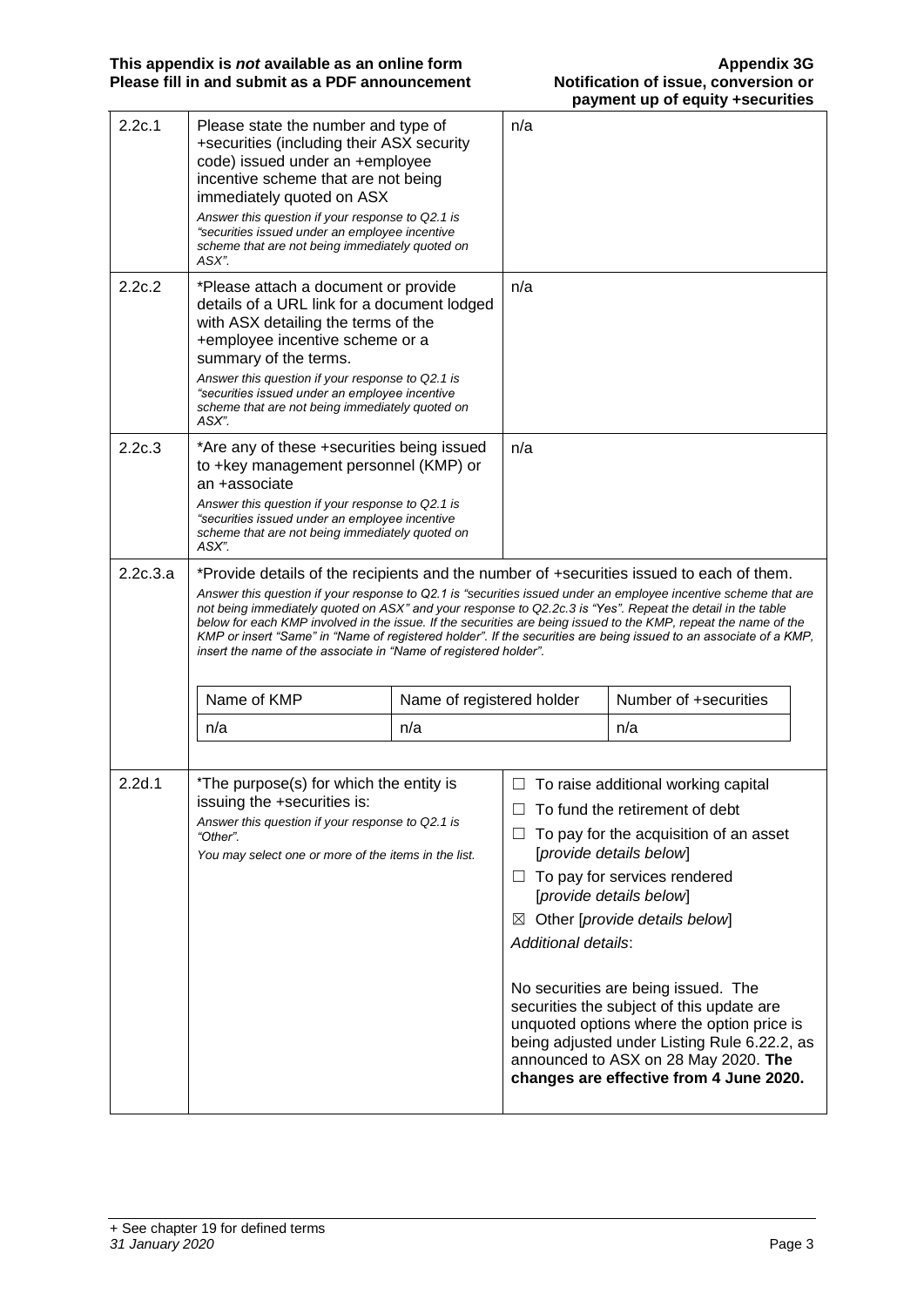| 2.2d.2<br>Please provide any further<br>information needed to<br>understand the circumstances<br>in which you are notifying the<br>issue of these +securities to<br>ASX, including (if applicable)<br>why the issue of the +securities<br>has not been previously<br>announced to the market in an<br>Appendix 3B<br>You must answer this question if your<br>response to Q2.1 is "Other". If there is<br>no other information to provide, please<br>answer "Not applicable" or "N/A". |                                                                       |                                                                                    | As announced to ASX on 28 May 2020, the changes to<br>the exercise prices effective from 4 June 2020 are<br>shown below: |                                                                                                                                                                                                                                                                                                                                                                                             |                                                   |  |
|----------------------------------------------------------------------------------------------------------------------------------------------------------------------------------------------------------------------------------------------------------------------------------------------------------------------------------------------------------------------------------------------------------------------------------------------------------------------------------------|-----------------------------------------------------------------------|------------------------------------------------------------------------------------|--------------------------------------------------------------------------------------------------------------------------|---------------------------------------------------------------------------------------------------------------------------------------------------------------------------------------------------------------------------------------------------------------------------------------------------------------------------------------------------------------------------------------------|---------------------------------------------------|--|
|                                                                                                                                                                                                                                                                                                                                                                                                                                                                                        |                                                                       | <b>Number</b><br>of<br><b>Options</b>                                              | <b>Expiry</b><br><b>Date</b>                                                                                             | <b>Original</b><br><b>Exercise</b><br><b>Price</b>                                                                                                                                                                                                                                                                                                                                          | <b>Amended</b><br><b>Exercise</b><br><b>Price</b> |  |
|                                                                                                                                                                                                                                                                                                                                                                                                                                                                                        |                                                                       | 4,722,222                                                                          | 23<br>July<br>2023                                                                                                       | 58.0000<br>cents                                                                                                                                                                                                                                                                                                                                                                            | 56.0471<br>cents                                  |  |
|                                                                                                                                                                                                                                                                                                                                                                                                                                                                                        |                                                                       | 2,666,666                                                                          | 3<br>December<br>2023                                                                                                    | 32.500<br>cents                                                                                                                                                                                                                                                                                                                                                                             | 30.5471<br>cents                                  |  |
|                                                                                                                                                                                                                                                                                                                                                                                                                                                                                        |                                                                       | 500,000                                                                            | 27<br>November<br>2020                                                                                                   | 101.5800<br>cents                                                                                                                                                                                                                                                                                                                                                                           | 99.6271<br>cents                                  |  |
|                                                                                                                                                                                                                                                                                                                                                                                                                                                                                        |                                                                       | 500,000                                                                            | 27<br>November<br>2020                                                                                                   | 121.8900<br>cents                                                                                                                                                                                                                                                                                                                                                                           | 119.9371<br>cents                                 |  |
|                                                                                                                                                                                                                                                                                                                                                                                                                                                                                        |                                                                       |                                                                                    |                                                                                                                          |                                                                                                                                                                                                                                                                                                                                                                                             |                                                   |  |
| 2.3                                                                                                                                                                                                                                                                                                                                                                                                                                                                                    | *The +securities being issued<br>are:<br>Tick whichever is applicable | $\Box$                                                                             |                                                                                                                          | $\boxtimes$ Additional +securities in an existing unquoted class<br>that is already recorded by ASX ("existing class")<br>New +securities in an unquoted class that is not yet<br>recorded by ASX ("new class")<br>No securities are being issued. The securities the<br>subject of this update are unquoted options where the<br>option price is being adjusted under Listing Rule 6.22.2, |                                                   |  |
|                                                                                                                                                                                                                                                                                                                                                                                                                                                                                        |                                                                       | as announced to ASX on 28 May 2020. The changes<br>are effective from 4 June 2020. |                                                                                                                          |                                                                                                                                                                                                                                                                                                                                                                                             |                                                   |  |

## Part 3A – number and type of +securities being issued (existing class)

| Question<br>No. | Question                                                                                                                                           | Answer |
|-----------------|----------------------------------------------------------------------------------------------------------------------------------------------------|--------|
| 3A.1            | *ASX security code & description                                                                                                                   | NOXAT  |
| 3A.2            | *Number of +securities being issued                                                                                                                | n/a    |
| 3A.3a           | *Will the +securities being issued rank<br>equally in all respects from their issue date<br>with the existing issued +securities in that<br>class? | n/a    |

*Answer the questions in this part if your response to Q2.3 is "existing class".*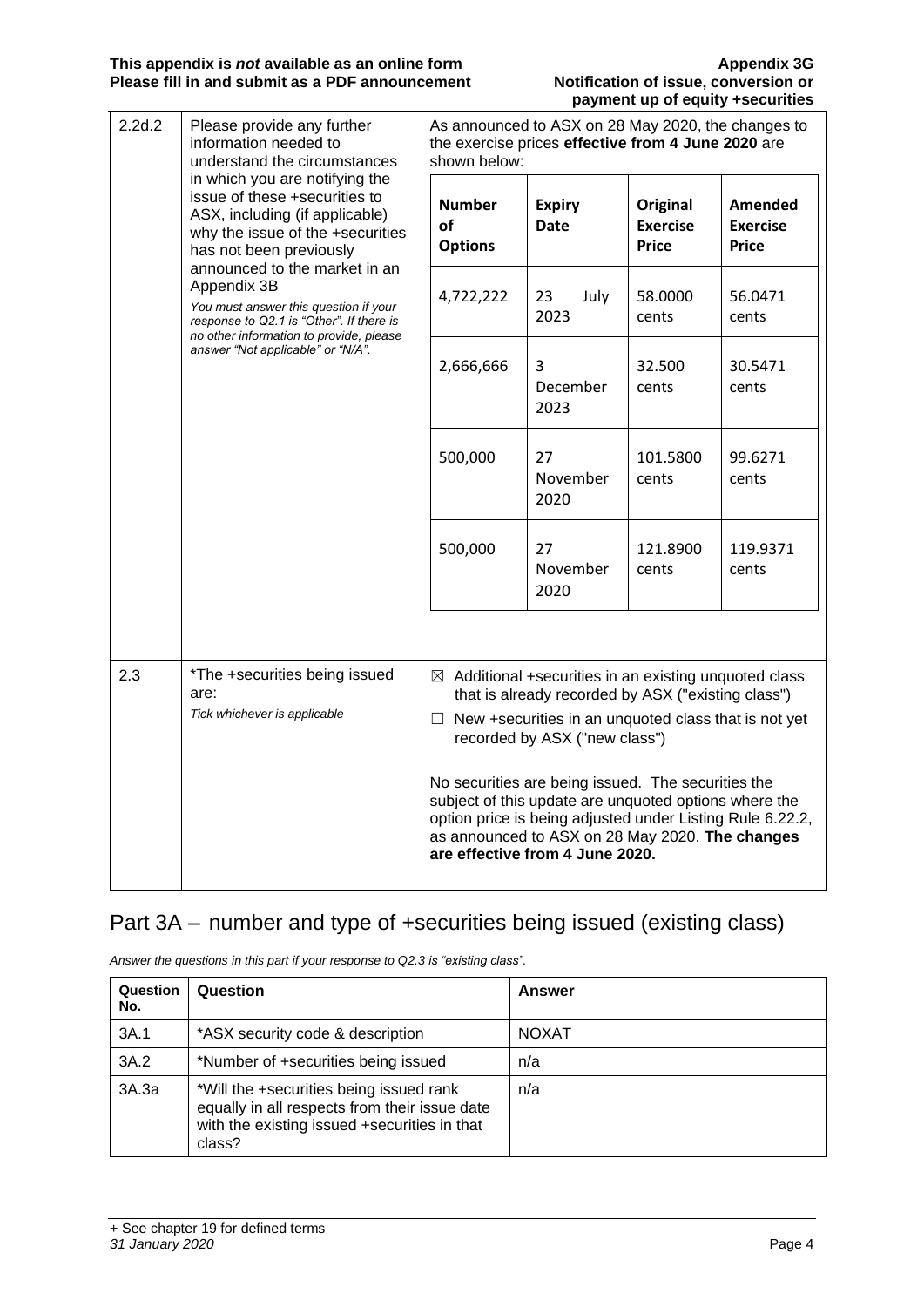| 3A.3b | *Is the actual date from which the<br>+securities will rank equally (non-ranking<br>end date) known?<br>Answer this question if your response to Q3A.3a is<br>"No".                                                                                                                                                           | n/a |
|-------|-------------------------------------------------------------------------------------------------------------------------------------------------------------------------------------------------------------------------------------------------------------------------------------------------------------------------------|-----|
| 3A.3c | *Provide the actual non-ranking end date<br>Answer this question if your response to Q3A.3a is<br>"No" and your response to Q3A.3b is "Yes".                                                                                                                                                                                  | n/a |
| 3A.3d | *Provide the estimated non-ranking end<br>period<br>Answer this question if your response to Q3A.3a is<br>"No" and your response to Q3A.3b is "No".                                                                                                                                                                           | n/a |
| 3A.3e | *Please state the extent to which the<br>+securities do not rank equally:<br>in relation to the next dividend,<br>distribution or interest payment; or<br>for any other reason<br>٠<br>Answer this question if your response to Q3A.3a is<br>" $No"$                                                                          | n/a |
|       | For example, the securities may not rank at all, or may<br>rank proportionately based on the percentage of the<br>period in question they have been on issue, for the<br>next dividend, distribution or interest payment; or they<br>may not be entitled to participate in some other event,<br>such as an entitlement issue. |     |

# Part 3B – number and type of +securities being issued (new class)

*Answer the questions in this part if your response to Q2.3 is "new class".*

| Question<br>No. | Question                                                                                                                                                                                                                                                                                                                                                                                                                                                                                                                                                                                                                                                            | <b>Answer</b>                                                                                                                                                                                                             |
|-----------------|---------------------------------------------------------------------------------------------------------------------------------------------------------------------------------------------------------------------------------------------------------------------------------------------------------------------------------------------------------------------------------------------------------------------------------------------------------------------------------------------------------------------------------------------------------------------------------------------------------------------------------------------------------------------|---------------------------------------------------------------------------------------------------------------------------------------------------------------------------------------------------------------------------|
| 3B.1            | *Security description                                                                                                                                                                                                                                                                                                                                                                                                                                                                                                                                                                                                                                               | n/a                                                                                                                                                                                                                       |
| 3B.2            | *Security type<br>Select one item from the list that best describes the<br>securities the subject of this form. This will determine<br>more detailed questions to be asked about the security<br>later in this section. Select "ordinary fully or partly paid<br>shares/units" for stapled securities or CDIs. For interest<br>rate securities, please select the appropriate choice<br>from either "Convertible debt securities" or "Non-<br>convertible debt securities". Select "Other" for<br>performance shares/units and performance<br>options/rights or if the selections available in the list do<br>not appropriately describe the security being issued. | Ordinary fully or partly paid shares/units<br>Options<br>ш<br>+Convertible debt securities<br>П<br>Non-convertible +debt securities<br>$\perp$<br>Redeemable preference shares/units<br>ш<br>Other<br>$\mathsf{L}$<br>n/a |
| 3B.3            | <b>ISIN</b> code<br>Answer this question if you are an entity incorporated<br>outside Australia and you are issuing a new class of<br>securities other than CDIs. See also the note at the top<br>of this form.                                                                                                                                                                                                                                                                                                                                                                                                                                                     | n/a                                                                                                                                                                                                                       |
| 3B.4            | *Number of +securities being issued                                                                                                                                                                                                                                                                                                                                                                                                                                                                                                                                                                                                                                 | n/a                                                                                                                                                                                                                       |
| 3B.5a           | *Will all the +securities issued in this class<br>rank equally in all respects from the issue<br>date?                                                                                                                                                                                                                                                                                                                                                                                                                                                                                                                                                              | n/a                                                                                                                                                                                                                       |
| 3B.5b           | *Is the actual date from which the<br>+securities will rank equally (non-ranking<br>end date) known?<br>Answer this question if your response to Q3B.5a is<br>" $No$ ".                                                                                                                                                                                                                                                                                                                                                                                                                                                                                             | n/a                                                                                                                                                                                                                       |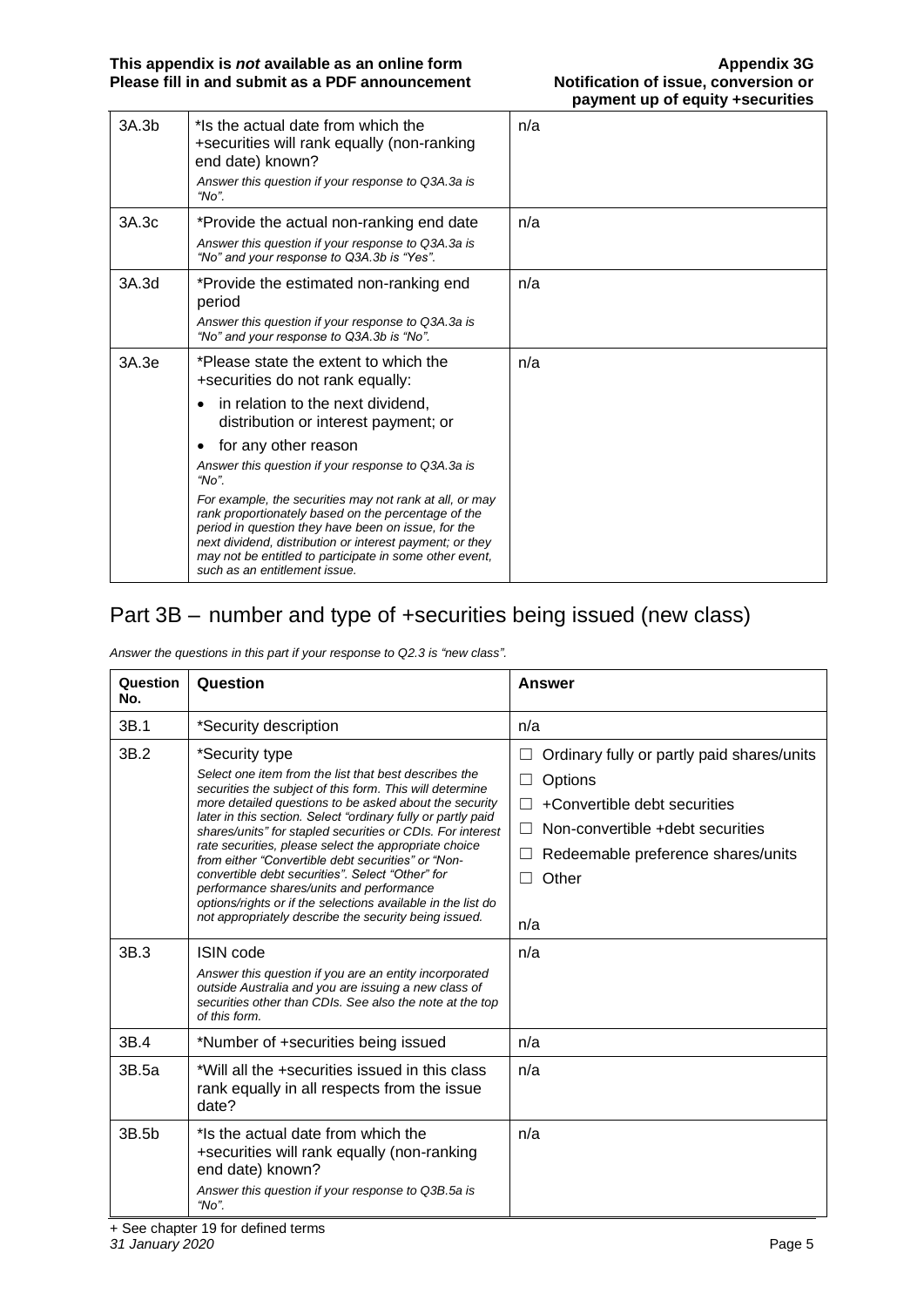| 3B.5c | *Provide the actual non-ranking end date                                                                                                                                                                                                                                                                                      | n/a |
|-------|-------------------------------------------------------------------------------------------------------------------------------------------------------------------------------------------------------------------------------------------------------------------------------------------------------------------------------|-----|
|       | Answer this question if your response to Q3B.5a is<br>"No" and your response to Q3B.5b is "Yes".                                                                                                                                                                                                                              |     |
| 3B.5d | *Provide the estimated non-ranking end<br>period                                                                                                                                                                                                                                                                              | n/a |
|       | Answer this question if your response to Q3B.5a is<br>"No" and your response to Q3B.5b is "No".                                                                                                                                                                                                                               |     |
| 3B.5e | *Please state the extent to which the                                                                                                                                                                                                                                                                                         | n/a |
|       | +securities do not rank equally:                                                                                                                                                                                                                                                                                              |     |
|       | in relation to the next dividend,                                                                                                                                                                                                                                                                                             |     |
|       | distribution or interest payment; or                                                                                                                                                                                                                                                                                          |     |
|       | for any other reason<br>٠                                                                                                                                                                                                                                                                                                     |     |
|       | Answer this question if your response to Q3B.5a is<br>"No".                                                                                                                                                                                                                                                                   |     |
|       | For example, the securities may not rank at all, or may<br>rank proportionately based on the percentage of the<br>period in question they have been on issue, for the<br>next dividend, distribution or interest payment; or they<br>may not be entitled to participate in some other event,<br>such as an entitlement issue. |     |
| 3B.6  | Please attach a document or provide a URL<br>link for a document lodged with ASX setting                                                                                                                                                                                                                                      | n/a |
|       | out the material terms of the +securities<br>being issued                                                                                                                                                                                                                                                                     |     |
|       | You may cross reference a disclosure document, PDS,<br>information memorandum, investor presentation or<br>other announcement with this information provided it<br>has been released to the ASX Market Announcements<br>Platform.                                                                                             |     |
| 3B.7  | *Have you received confirmation from ASX                                                                                                                                                                                                                                                                                      | n/a |
|       | that the terms of the +securities are<br>appropriate and equitable under listing rule<br>6.1?                                                                                                                                                                                                                                 |     |
|       | Answer this question only if you are an ASX Listing.<br>(ASX Foreign Exempt Listings and ASX Debt Listings<br>do not have to answer this question).                                                                                                                                                                           |     |
|       | If your response is "No" and the securities have any<br>unusual terms, you should approach ASX as soon as<br>possible for confirmation under listing rule 6.1 that the<br>terms are appropriate and equitable.                                                                                                                |     |
| 3B.8a | Ordinary fully or partly paid shares/units details                                                                                                                                                                                                                                                                            |     |
|       | Answer the questions in this section if you selected this security type in your response to Question 3B.2.                                                                                                                                                                                                                    |     |
|       | *+Security currency                                                                                                                                                                                                                                                                                                           | n/a |
|       | This is the currency in which the face amount of an<br>issue is denominated. It will also typically be the<br>currency in which distributions are declared.                                                                                                                                                                   |     |
|       | *Will there be CDIs issued over the<br>+securities?                                                                                                                                                                                                                                                                           | n/a |
|       | *CDI ratio                                                                                                                                                                                                                                                                                                                    | n/a |
|       | Answer this question if you answered "Yes" to the<br>previous question. This is the ratio at which CDIs can<br>be transmuted into the underlying security (e.g. 4:1<br>means 4 CDIs represent 1 underlying security<br>whereas 1:4 means 1 CDI represents 4 underlying<br>securities).                                        |     |
|       | *Is it a partly paid class of +security?                                                                                                                                                                                                                                                                                      | n/a |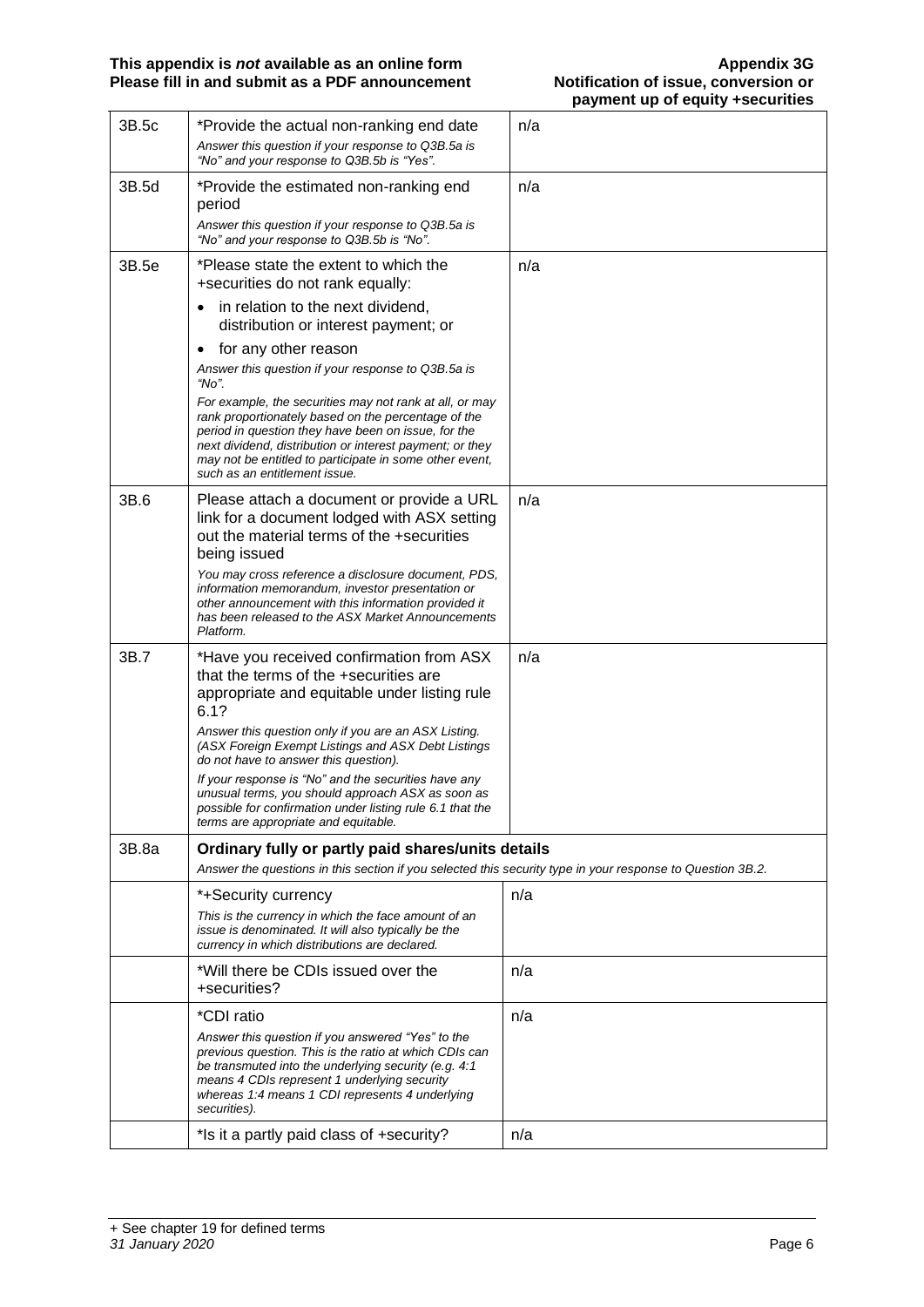|       | *Paid up amount: unpaid amount                                                                                                                                                        | n/a                                                                                                         |
|-------|---------------------------------------------------------------------------------------------------------------------------------------------------------------------------------------|-------------------------------------------------------------------------------------------------------------|
|       | Answer this question if answered "Yes" to the<br>previous question.                                                                                                                   |                                                                                                             |
|       | The paid up amount represents the amount of<br>application money and/or calls which have been paid<br>on any security considered 'partly paid'                                        |                                                                                                             |
|       | The unpaid amount represents the unpaid or yet to be<br>called amount on any security considered 'partly<br>paid'.                                                                    |                                                                                                             |
|       | The amounts should be provided per the security<br>currency (e.g. if the security currency is AUD, then the<br>paid up and unpaid amount per security in AUD).                        |                                                                                                             |
|       | *Is it a stapled +security?                                                                                                                                                           | n/a                                                                                                         |
|       | This is a security class that comprises a number of<br>ordinary shares and/or ordinary units issued by<br>separate entities that are stapled together for the<br>purposes of trading. |                                                                                                             |
| 3B.8b | <b>Option details</b>                                                                                                                                                                 |                                                                                                             |
|       | Answer the questions in this section if you selected this security type in your response to Question 3B.2.                                                                            |                                                                                                             |
|       | *+Security currency                                                                                                                                                                   | n/a                                                                                                         |
|       | This is the currency in which the exercise price is<br>payable.                                                                                                                       |                                                                                                             |
|       | *Exercise price                                                                                                                                                                       | n/a                                                                                                         |
|       | The price at which each option can be exercised and<br>convert into the underlying security. If there is no<br>exercise price please answer as \$0.00.                                |                                                                                                             |
|       | The exercise price should be provided per the<br>security currency (i.e. if the security currency is AUD,<br>the exercise price should be expressed in AUD).                          |                                                                                                             |
|       | *Expiry date                                                                                                                                                                          | n/a                                                                                                         |
|       | The date on which the options expire or terminate.                                                                                                                                    |                                                                                                             |
|       | *Details of the number and type of                                                                                                                                                    | n/a                                                                                                         |
|       | +security (including its ASX security code if<br>the +security is quoted on or recorded by<br>ASX) that will be issued if an option is<br>exercised                                   |                                                                                                             |
|       | For example, if the option can be exercised to receive                                                                                                                                |                                                                                                             |
|       | one fully paid ordinary share with ASX security code<br>ABC, please insert "One fully paid ordinary share<br>$(ASX:ABC)^*$ .                                                          |                                                                                                             |
| 3B.8c | Details of non-convertible +debt securities, +convertible debt securities, or<br>redeemable preference shares/units                                                                   |                                                                                                             |
|       | Answer the questions in this section if you selected one of these security types in your response to Question<br>3B.2.                                                                |                                                                                                             |
|       | Debt and Hybrid Securities" for further information on certain terms used in this section                                                                                             | Refer to Guidance Note 34 and the "Guide to the Naming Conventions and Security Descriptions for ASX Quoted |
|       | *Type of +security                                                                                                                                                                    | Simple corporate bond<br>$\Box$                                                                             |
|       | Select one item from the list                                                                                                                                                         | Non-convertible note or bond<br>$\Box$                                                                      |
|       |                                                                                                                                                                                       | Convertible note or bond<br>$\Box$                                                                          |
|       |                                                                                                                                                                                       | $\Box$ Preference share/unit                                                                                |
|       |                                                                                                                                                                                       | Capital note<br>ப                                                                                           |
|       |                                                                                                                                                                                       | <b>Hybrid security</b><br>$\sqcup$                                                                          |
|       |                                                                                                                                                                                       | Other<br>$\perp$                                                                                            |
|       |                                                                                                                                                                                       | n/a                                                                                                         |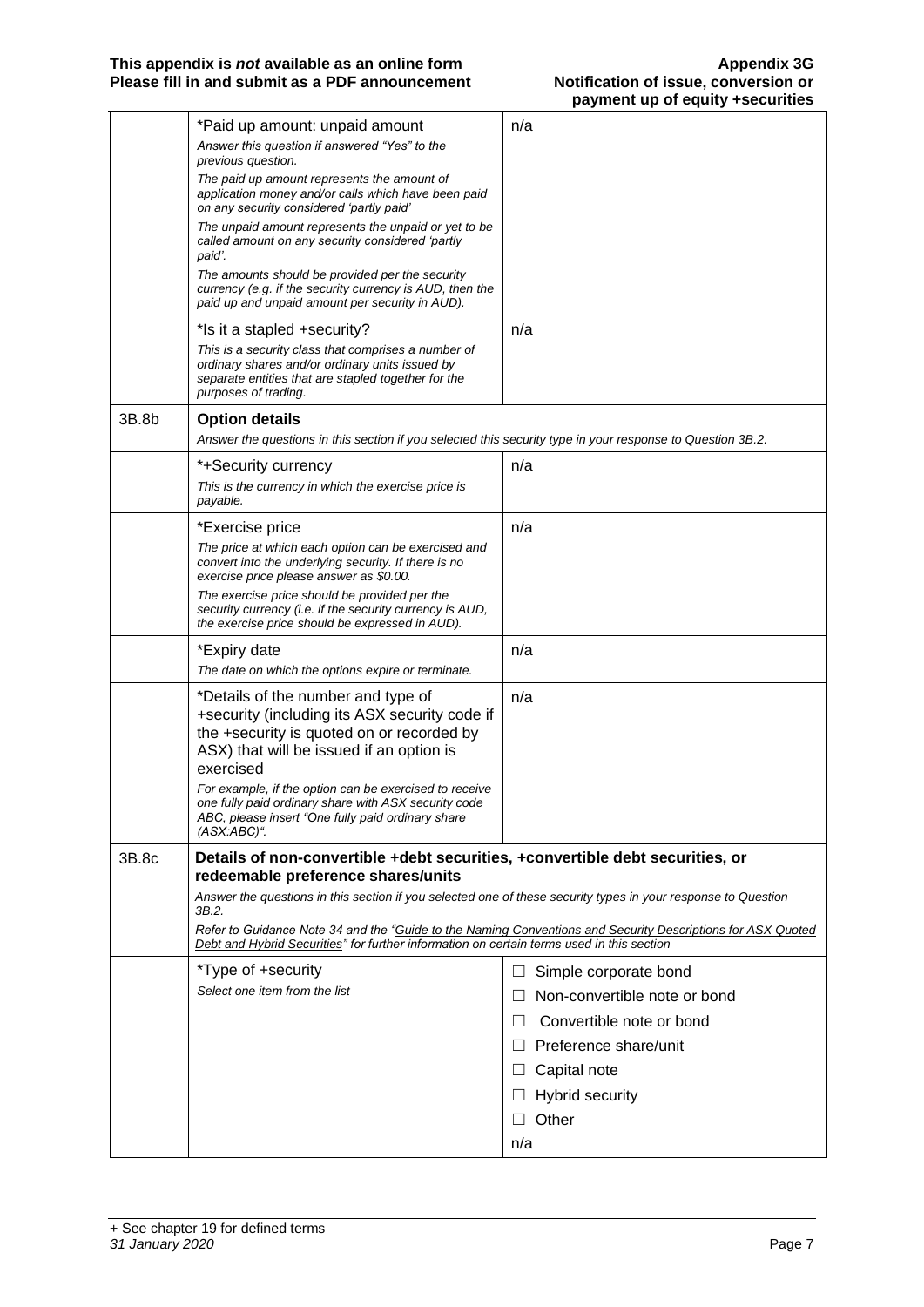| *+Security currency                                                                                                                                                    | n/a                         |
|------------------------------------------------------------------------------------------------------------------------------------------------------------------------|-----------------------------|
| This is the currency in which the face value of the<br>security is denominated. It will also typically be the<br>currency in which interest or distributions are paid. |                             |
| Face value                                                                                                                                                             | n/a                         |
| This is the principal amount of each security.                                                                                                                         |                             |
| The face value should be provided per the security<br>currency (i.e. if security currency is AUD, then the<br>face value per security in AUD).                         |                             |
| *Interest rate type                                                                                                                                                    | <b>Fixed rate</b><br>П      |
| Select one item from the list                                                                                                                                          | Floating rate<br>Ш          |
| Select the appropriate interest rate type per the terms<br>of the security. Definitions for each type are provided                                                     | Indexed rate<br>⊔           |
| in the Guide to the Naming Conventions and Security<br>Descriptions for ASX Quoted Debt and Hybrid                                                                     | □<br>Variable rate          |
| <b>Securities</b>                                                                                                                                                      | Zero coupon/no interest     |
|                                                                                                                                                                        | Other                       |
|                                                                                                                                                                        | n/a                         |
| Frequency of coupon/interest payments                                                                                                                                  | Monthly<br>⊔                |
| per year                                                                                                                                                               | Quarterly                   |
| Select one item from the list.                                                                                                                                         | Semi-annual                 |
|                                                                                                                                                                        | Annual<br>$\Box$            |
|                                                                                                                                                                        | No coupon/interest payments |
|                                                                                                                                                                        | Other                       |
|                                                                                                                                                                        | n/a                         |
| First interest payment date                                                                                                                                            | n/a                         |
|                                                                                                                                                                        |                             |
| A response is not required if you have selected "No                                                                                                                    |                             |
| coupon/interest payments" in response to the<br>question above on the frequency of coupon/interest<br>payments                                                         |                             |
| Interest rate per annum                                                                                                                                                | n/a % p.a.                  |
| Answer this question if the interest rate type is fixed.                                                                                                               |                             |
| *Is the interest rate per annum estimated<br>at this time?                                                                                                             | n/a                         |
| Answer this question if the interest rate type is fixed.                                                                                                               |                             |
| If the interest rate per annum is estimated,<br>then what is the date for this information to                                                                          | n/a                         |
| be announced to the market (if known)<br>Answer this question if the interest rate type is fixed<br>and your response to the previous question is "Yes".               |                             |
| Answer "Unknown" if the date is not known at this<br>time.                                                                                                             |                             |
| *Does the interest rate include a reference                                                                                                                            | n/a                         |
| rate, base rate or market rate (e.g. BBSW<br>or CPI)?                                                                                                                  |                             |
| Answer this question if the interest rate type is floating<br>or indexed                                                                                               |                             |
| *What is the reference rate, base rate or<br>market rate?                                                                                                              | n/a                         |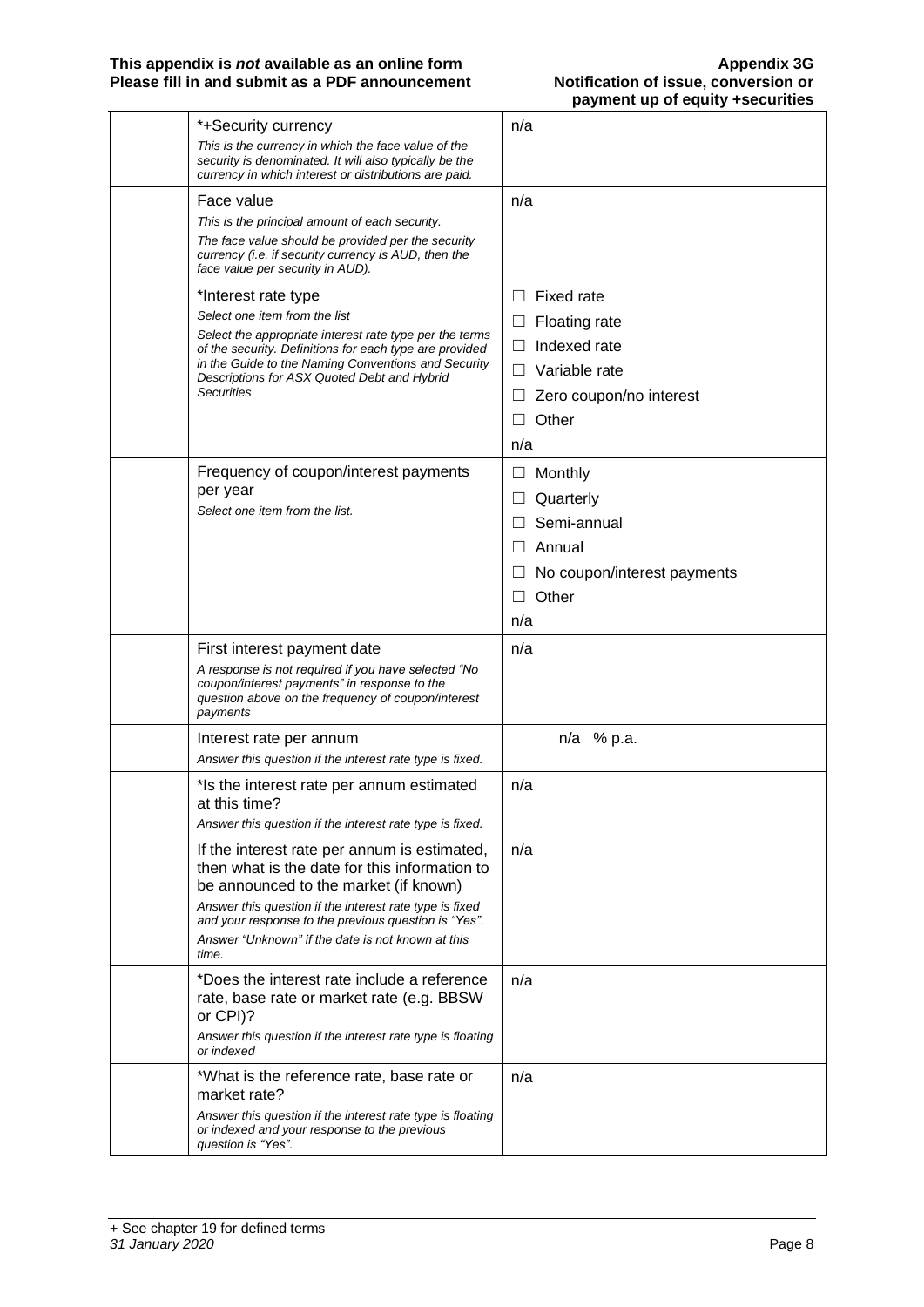| *Does the interest rate include a margin<br>above the reference rate, base rate or<br>market rate?<br>Answer this question if the interest rate type is floating<br>or indexed.                                                                                                                                                                                                                                                                                                                                                                                                                                                                                                                                | n/a                                                                                                                                                                                                                                                                                                                        |
|----------------------------------------------------------------------------------------------------------------------------------------------------------------------------------------------------------------------------------------------------------------------------------------------------------------------------------------------------------------------------------------------------------------------------------------------------------------------------------------------------------------------------------------------------------------------------------------------------------------------------------------------------------------------------------------------------------------|----------------------------------------------------------------------------------------------------------------------------------------------------------------------------------------------------------------------------------------------------------------------------------------------------------------------------|
| *What is the margin above the reference<br>rate, base rate or market rate (expressed<br>as a percent per annum)<br>Answer this question if the interest rate type is floating<br>or indexed and your response to the previous<br>question is "Yes".                                                                                                                                                                                                                                                                                                                                                                                                                                                            | n/a<br>% p.a.                                                                                                                                                                                                                                                                                                              |
| *S128F of the Income Tax Assessment Act<br>status applicable to the +security<br>Select one item from the list<br>For financial products which are likely to give rise to a<br>payment to which s128F of the Income Tax<br>Assessment Act applies, ASX requests issuers to<br>confirm the s128F status of the security:<br>"s128F exempt" means interest payments are not<br>$\bullet$<br>taxable to non-residents:<br>"Not s128F exempt" means interest payments are<br>$\bullet$<br>taxable to non-residents:<br>"s128F exemption status unknown" means the<br>$\bullet$<br><i>issuer is unable to advise the status:</i><br>"Not applicable" means s128F is not applicable to<br>$\bullet$<br>this security | $\Box$ s128F exempt<br>Not s128F exempt<br>$\Box$<br>s128F exemption status unknown<br>Ш<br>$\Box$<br>Not applicable<br>n/a                                                                                                                                                                                                |
| *Is the +security perpetual (i.e. no maturity<br>date)?                                                                                                                                                                                                                                                                                                                                                                                                                                                                                                                                                                                                                                                        | n/a                                                                                                                                                                                                                                                                                                                        |
| *Maturity date                                                                                                                                                                                                                                                                                                                                                                                                                                                                                                                                                                                                                                                                                                 | n/a                                                                                                                                                                                                                                                                                                                        |
| Answer this question if the security is not perpetual                                                                                                                                                                                                                                                                                                                                                                                                                                                                                                                                                                                                                                                          |                                                                                                                                                                                                                                                                                                                            |
| *Select other features applicable to the<br>+security<br>Up to 4 features can be selected. Further information<br>is available in the Guide to the Naming Conventions<br>and Security Descriptions for ASX Quoted Debt and<br><b>Hybrid Securities.</b>                                                                                                                                                                                                                                                                                                                                                                                                                                                        | Simple<br>$\Box$<br>Subordinated<br>$\Box$<br>Secured<br>$\perp$<br>Converting<br>Convertible<br>Ш<br>Transformable<br>Exchangeable<br>Cumulative<br>$\Box$<br>Non-Cumulative<br>$\perp$<br>Redeemable<br>Extendable<br>$\Box$<br>Reset<br>□<br>Step-Down<br>Step-Up<br>Ш<br>Stapled<br>$\Box$<br>None of the above<br>n/a |
| *Is there a first trigger date on which a right<br>of conversion, redemption, call or put can<br>be exercised (whichever is first)?                                                                                                                                                                                                                                                                                                                                                                                                                                                                                                                                                                            | n/a                                                                                                                                                                                                                                                                                                                        |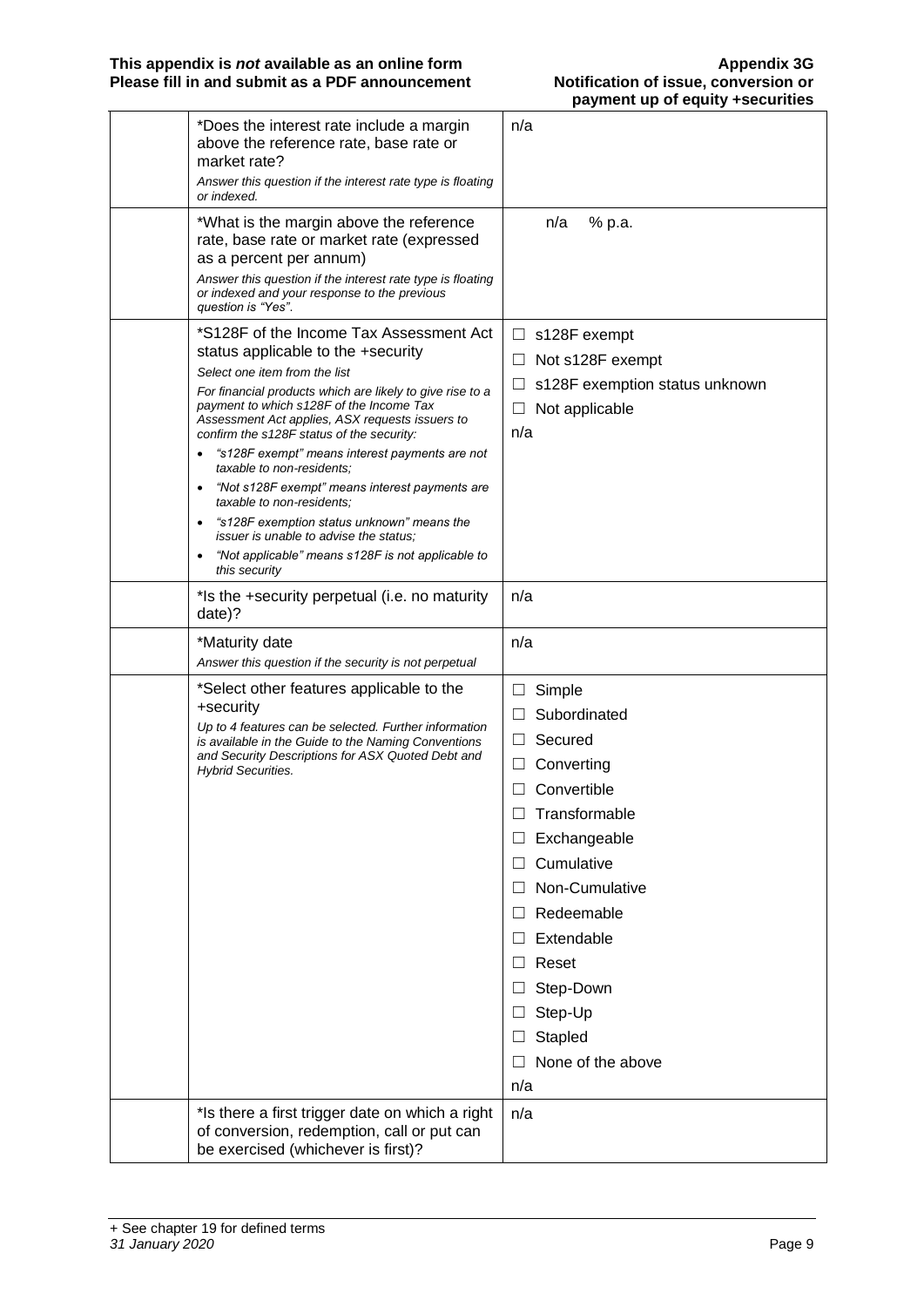| *If yes, what is the first trigger date<br>Answer this question if your response to the previous<br>question is "Yes".                                                                                                 | n/a |
|------------------------------------------------------------------------------------------------------------------------------------------------------------------------------------------------------------------------|-----|
| Details of the number and type of +security<br>(including its ASX security code if the<br>+security is quoted on ASX) that will be<br>issued if the securities to be quoted are<br>converted, transformed or exchanged | n/a |
| Answer this question if the security features include<br>"converting", "convertible", "transformable" or<br>"exchangeable".                                                                                            |     |
| For example, if the security can be converted into<br>1,000 fully paid ordinary shares with ASX security<br>code ABC, please insert "1,000 fully paid ordinary<br>shares (ASX:ABC)".                                   |     |

#### Part 4 – Issue details

| Question<br>No.  | Question                                                                                                                                                                                                                                                                                                                                    | <b>Answer</b>                                                                                                                                                                  |
|------------------|---------------------------------------------------------------------------------------------------------------------------------------------------------------------------------------------------------------------------------------------------------------------------------------------------------------------------------------------|--------------------------------------------------------------------------------------------------------------------------------------------------------------------------------|
| 4.1              | *Have the +securities been issued yet?                                                                                                                                                                                                                                                                                                      | Yes                                                                                                                                                                            |
| 4.1a             | *What was their date of issue?<br>Answer this question if your response to Q4.1 is<br>"Yes"                                                                                                                                                                                                                                                 | 28 November 2017<br>23 July 2019<br>3 December 2019                                                                                                                            |
| 4.1 <sub>b</sub> | *What is their proposed date of issue?<br>Answer this question if your response to Q4.1 is "No".                                                                                                                                                                                                                                            | n/a                                                                                                                                                                            |
| 4.2              | *Are the +securities being issued for a<br>cash consideration?<br>If the securities are being issued for nil cash<br>consideration, answer this question "No".                                                                                                                                                                              | n/a                                                                                                                                                                            |
| 4.2a             | *In what currency is the cash consideration<br>being paid<br>For example, if the consideration is being paid in<br>Australian Dollars, state AUD.<br>Answer this question if your response to Q4.2 is<br>"Yes".                                                                                                                             | n/a                                                                                                                                                                            |
| 4.2 <sub>b</sub> | *What is the issue price per +security<br>Answer this question if your response to Q4.2 is "Yes"<br>and by reference to the issue currency provided in<br>your response to Q4.2a.<br>Note: you cannot enter a nil amount here. If the<br>securities are being issued for nil cash consideration,<br>answer Q4.2 as "No" and complete Q4.2c. | n/a                                                                                                                                                                            |
| 4.2c             | Please describe the consideration being<br>provided for the +securities<br>Answer this question if your response to Q4.2 is "No".                                                                                                                                                                                                           | n/a                                                                                                                                                                            |
| 4.3              | Any other information the entity wishes to<br>provide about the issue                                                                                                                                                                                                                                                                       | No securities are being issued. The<br>securities the subject of this update are<br>unquoted options where the option price<br>is being adjusted under Listing Rule<br>6.22.2. |

### Part 5 Unquoted +securities on issue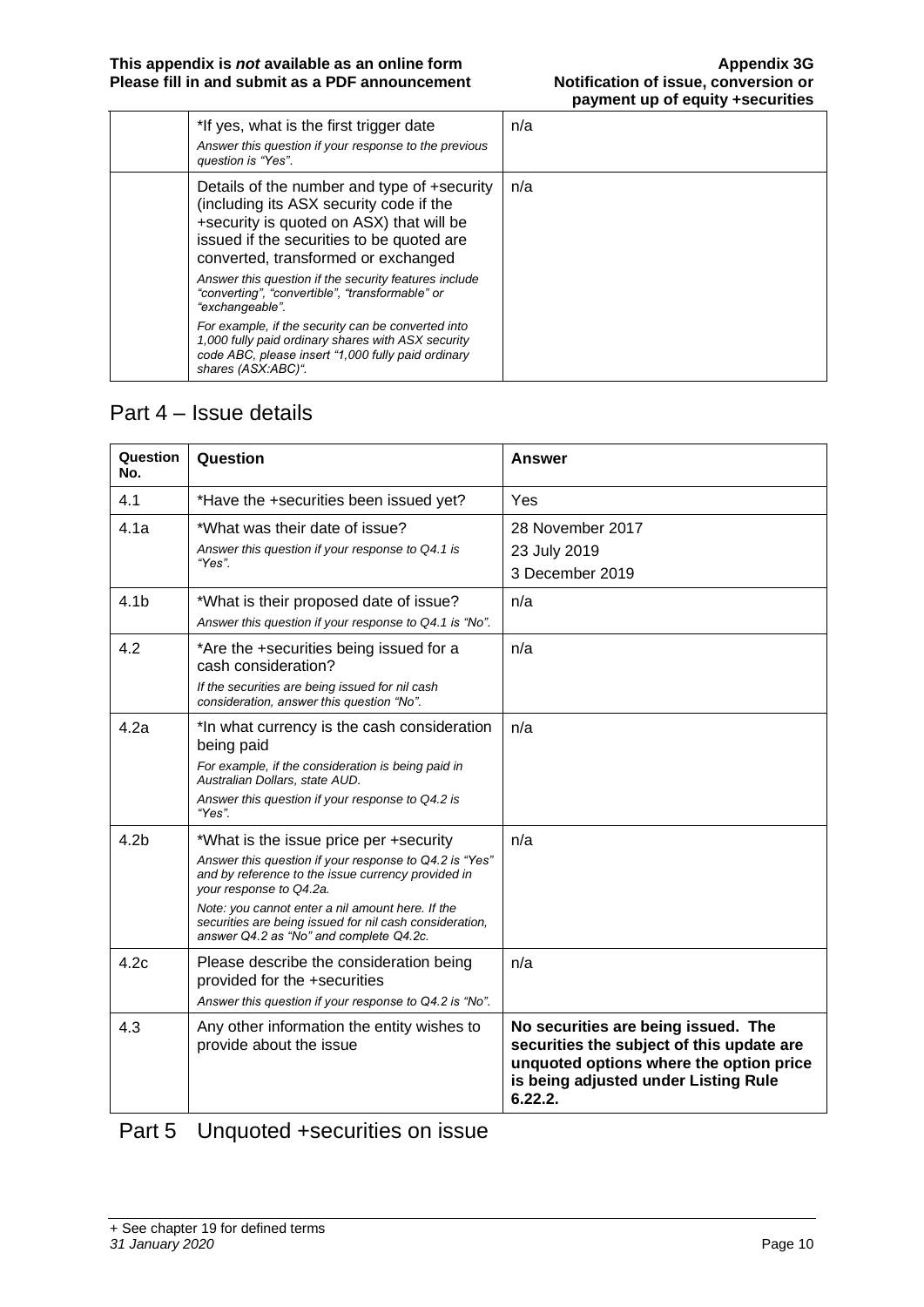Following the issue of the +securities the subject of this application, the unquoted issued +securities of the entity will comprise:

*Note: the figures provided in the table in section 5.1 below are used to calculate part of the total market capitalisation of the entity published by ASX from time to time. Please make sure you include in the table each class of unquoted securities issued by the entity.*

*Restricted securities should be included in table 5.1.*

| 5.1 |                                                                                                                     |                                       |  |
|-----|---------------------------------------------------------------------------------------------------------------------|---------------------------------------|--|
|     | *ASX security code and description                                                                                  | *Total number of +securities on issue |  |
|     | Unlisted Option Expiry 28/02/21, Exercisable<br>@\$0.30 (NOXAD)                                                     | 20,243,216                            |  |
|     | Unlisted Option, Expiry 27/11/2020, Exercisable<br>@\$0.996271                                                      | 500,000                               |  |
|     | Unlisted Option, Expiry 27/11/2020, Exercisable<br>@\$0.1199371                                                     | 500,000                               |  |
|     | Unlisted Option, Expiry 30/11/2021, Exercisable<br>@\$1.08, vest if employed at 1 December 2018 -<br>Vested (NOXAT) | 128,782                               |  |
|     | Unlisted Option, Expiry 30/11/2021, Exercisable<br>@\$1.08, vest if employed at 1 December 2019 -<br>Vested (NOXAT) | 128,782                               |  |
|     | Unlisted Option, Expiry 30/11/2021, Exercisable<br>@\$1.08, vest if employed at 1 December 2020<br>(NOXAT)          | 128,779                               |  |
|     | Unlisted Option Expiry, 21/11/2022, Exercisable<br>@0.62, vest if employed at 21 November 2019 -<br>Vested (NOXAT)  | 288,680                               |  |
|     | Unlisted Option Expiry, 21/11/2022, Exercisable<br>@0.62, vest if employed at 21 November 2020<br>(NOXAT)           | 288,680                               |  |
|     | Unlisted Option Expiry, 21/11/2022, Exercisable<br>@0.62, vest if employed at 21 November 2021<br>(NOXAT)           | 288,682                               |  |
|     | Unlisted Options 48 months from the date of<br>issue (or 23/07/2023), Exercisable @\$0.560471                       | 4,722,222                             |  |
|     | Unlisted Options 48 months from the date of<br>issue (or 3/12/2023), Exercisable @\$0.305471                        | 2,666,666                             |  |
|     | Unlisted Options Expiry, 16/12/2023,<br>Exercisable @\$0.35, vest if employed at 16<br>December 2020                | 930,128                               |  |
|     | <b>Total (NOXAT)</b>                                                                                                | 10,571,401                            |  |
|     |                                                                                                                     |                                       |  |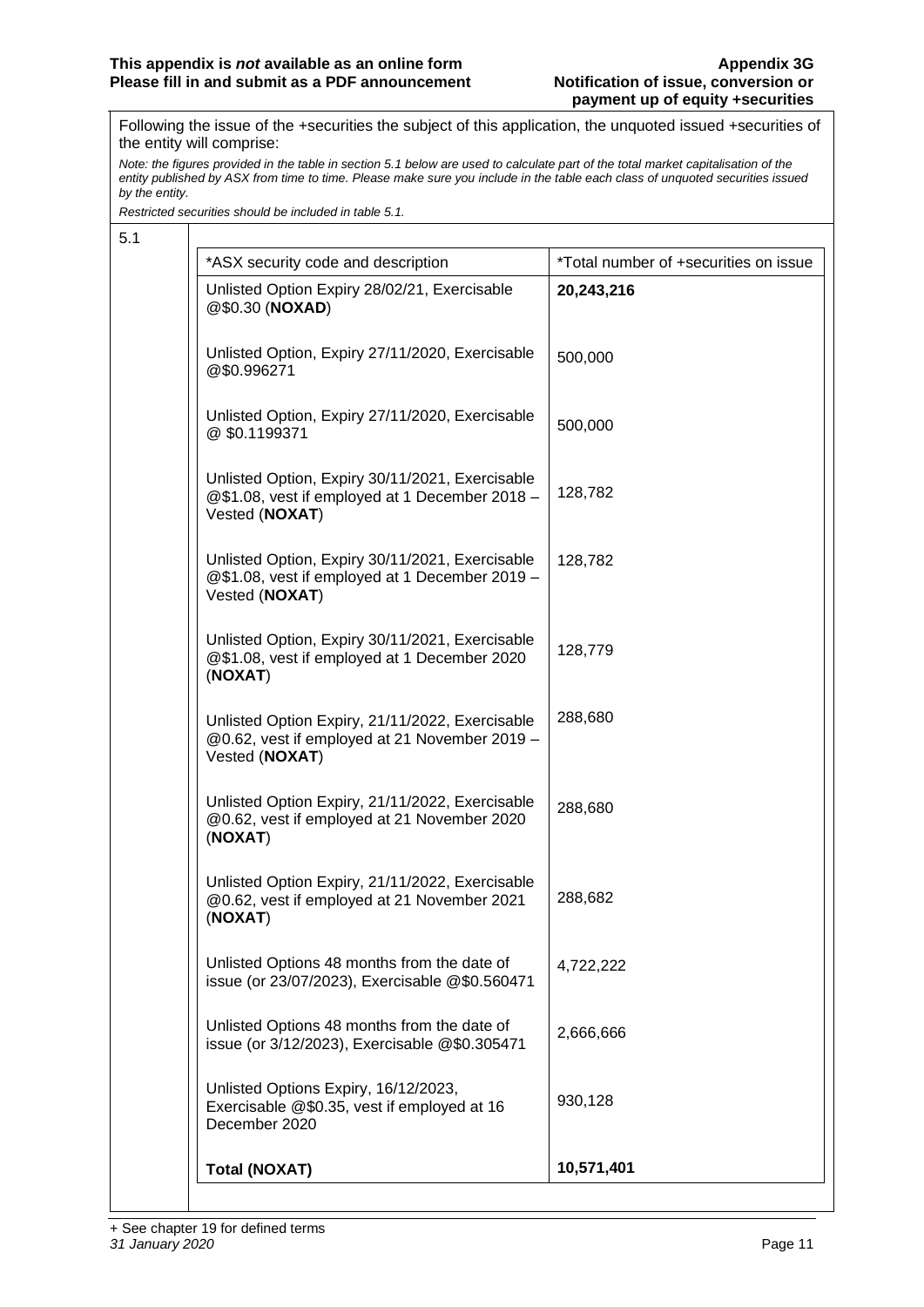#### Part 6 – Other Listing Rule requirements,

*The questions in this Part should only be answered if you are an ASX Listing (ASX Foreign Exempt Listings and ASX Debt Listings do not need to complete this Part) and:*

- *your response to Q2.1 is "+securities issued under an +employee incentive scheme that are not being immediately quoted on ASX"; or*
- *your response to Q2.1 is "Other"*

| Question<br>No.  | Question                                                                                                                                                                                                                                                                                                                                      | Answer |
|------------------|-----------------------------------------------------------------------------------------------------------------------------------------------------------------------------------------------------------------------------------------------------------------------------------------------------------------------------------------------|--------|
| 6.1              | *Are the securities being issued under<br>Listing Rule 7.2 exception $131$ and therefore<br>the issue does not need any security holder<br>approval under Listing Rule 7.1?<br>Answer this question if your response to Q2.1 is<br>"securities issued under an employee incentive<br>scheme that are not being immediately quoted on<br>ASX". | n/a    |
| 6.2              | *Has the entity obtained, or is it obtaining,<br>+security holder approval for the issue<br>under listing rule 7.1?<br>Answer this question if the response to Q6.1 is "No".                                                                                                                                                                  | n/a    |
| 6.2a             | *Date of meeting or proposed meeting to<br>approve the issue under listing rule 7.1<br>Answer this question if the response to Q6.1 is "No"<br>and the response to Q6.2 is "Yes".                                                                                                                                                             | n/a    |
| 6.2 <sub>b</sub> | *Are any of the +securities being issued<br>without +security holder approval using the<br>entity's 15% placement capacity under<br>listing rule 7.1?<br>Answer this question if the response to Q6.1 is "No"<br>and the response to Q6.2 is "No".                                                                                            | n/a    |

<sup>1</sup> *Exception 13* An issue of securities under an employee incentive scheme if within 3 years before the issue date:

- (a) in the case of a scheme established before the entity was listed a summary of the terms of the scheme and the maximum number of equity securities proposed to be issued under the scheme were set out in the prospectus, PDS or information memorandum lodged with ASX under rule 1.1 condition 3; or
- (b) the holders of the entity's ordinary securities have approved the issue of equity securities under the scheme as an exception to this rule. The notice of meeting must have included:
	- a summary of the terms of the scheme.
	- the number of securities issued under the scheme since the entity was listed or the date of the last approval under this rule;
	- the maximum number of +equity securities proposed to be issued under the scheme following the approval; and
	- a voting exclusion statement.

Exception 13 is only available if and to the extent that the number of +equity securities issued under the scheme does not exceed the maximum number set out in the entity's prospectus, PDS or information memorandum (in the case of (a) above) or in the notice of meeting (in the case of (b) above).

Exception 13 ceases to be available if there is a material change to the terms of the scheme from those set out in the entity's prospectus, PDS or information memorandum (in the case of (a) above) or in the notice of meeting (in the case of (b) above).